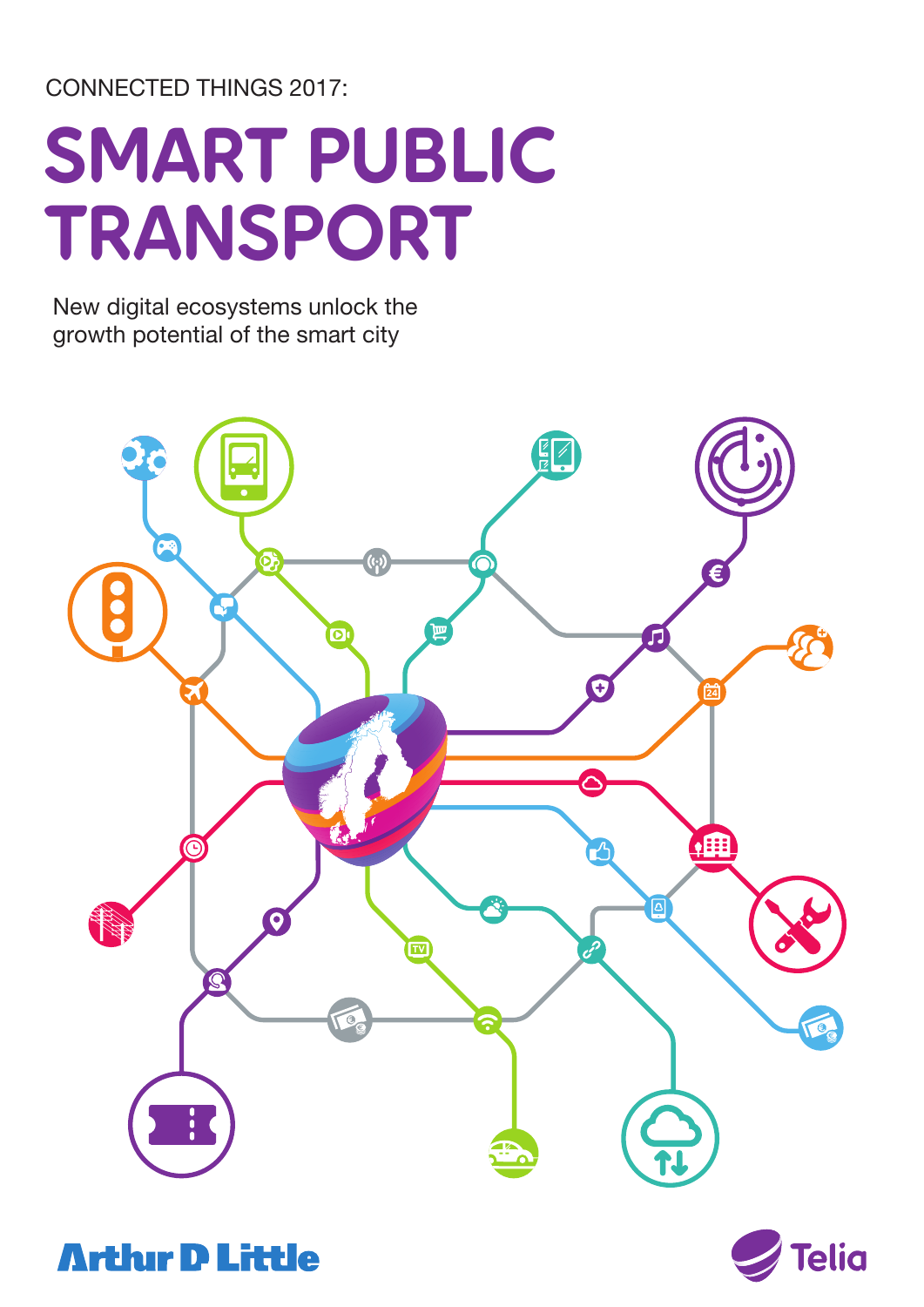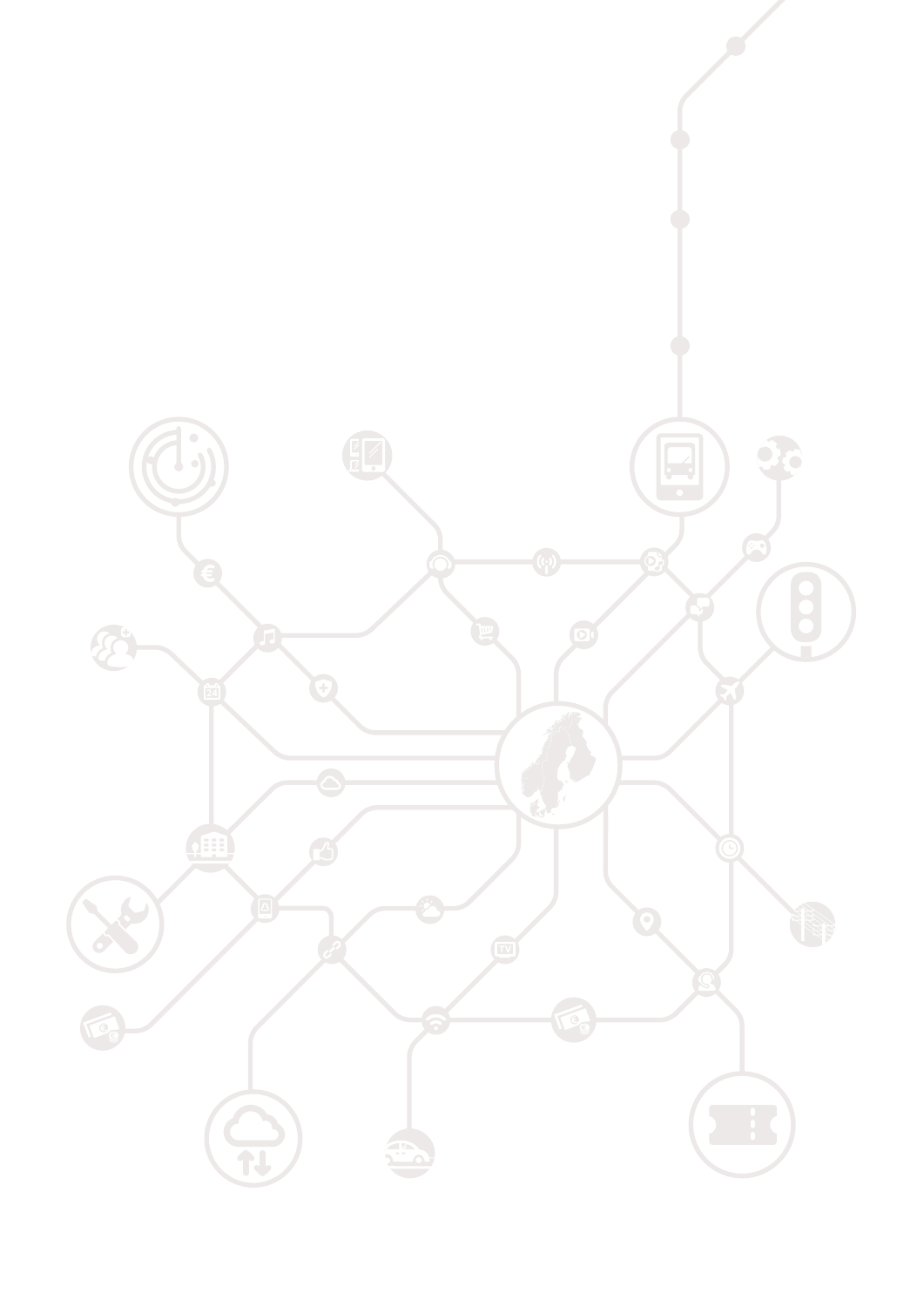# KEY TO SOLVING THE URBAN CHALLENGE

Transportation is one of the toughest challenges that cities and regions across the globe are facing. Already today, 50 percent of the world's population lives in urban areas. By 2050 this number is expected to increase to 70 percent. The Nordic region is no exception to this megatrend. The share of Nordic inhabitants residing in urban areas increased from 25 percent in 2005 to almost 35 percent in 2015.

Urbanization creates significant economic, social and environmental challenges, in both the long term and for the everyday lives of businesses and people. For example, the average commuting time in Stockholm increased by over 20 percent between 1995 and 2013. As a consequence, the urban and regional public transport systems of tomorrow must become smarter.

Regions and cities in the Nordics have set ambitious goals for public transport. The goal is to make public transport more efficient, while increasing its share of the transportation sector as a whole. For example, the city of Copenhagen has set a target of having 75 percent of all trips in 2025 by public transport, bike or by foot. The public transport sector in Sweden has set the common goal of doubling the number of publictransport trips between 2006 and 2020. Also, in 2015 the Swedish government earmarked

### WHAT IS SMART PUBLIC TRANSPORT?

Connected solutions for shared passenger transport services such as buses, trains and ferries. Includes applications for connected vehicles and related infrastructure, such as passenger information, ticketing & payment systems, cloud & analytics services as well as traffic management & control.

€200 million for the development of new and smart public transport. In order to reach these targets, the systems need to become easier to access and increasingly passenger-centric, as well as more efficient and with lowered environmental impact.

At the same time, leading public-transport operators in the Nordics, such as Nobina and MTR, are exploring new opportunities created by digital technology to increase their efficiency and differentiate the passenger experience. Investments made in fleet management, predictive and preventive maintenance as well as on-board services can help decrease operational costs and make public transport journeys more convenient and attractive for passengers.

### BENEFITS OF SMARTER PUBLIC TRANSPORT

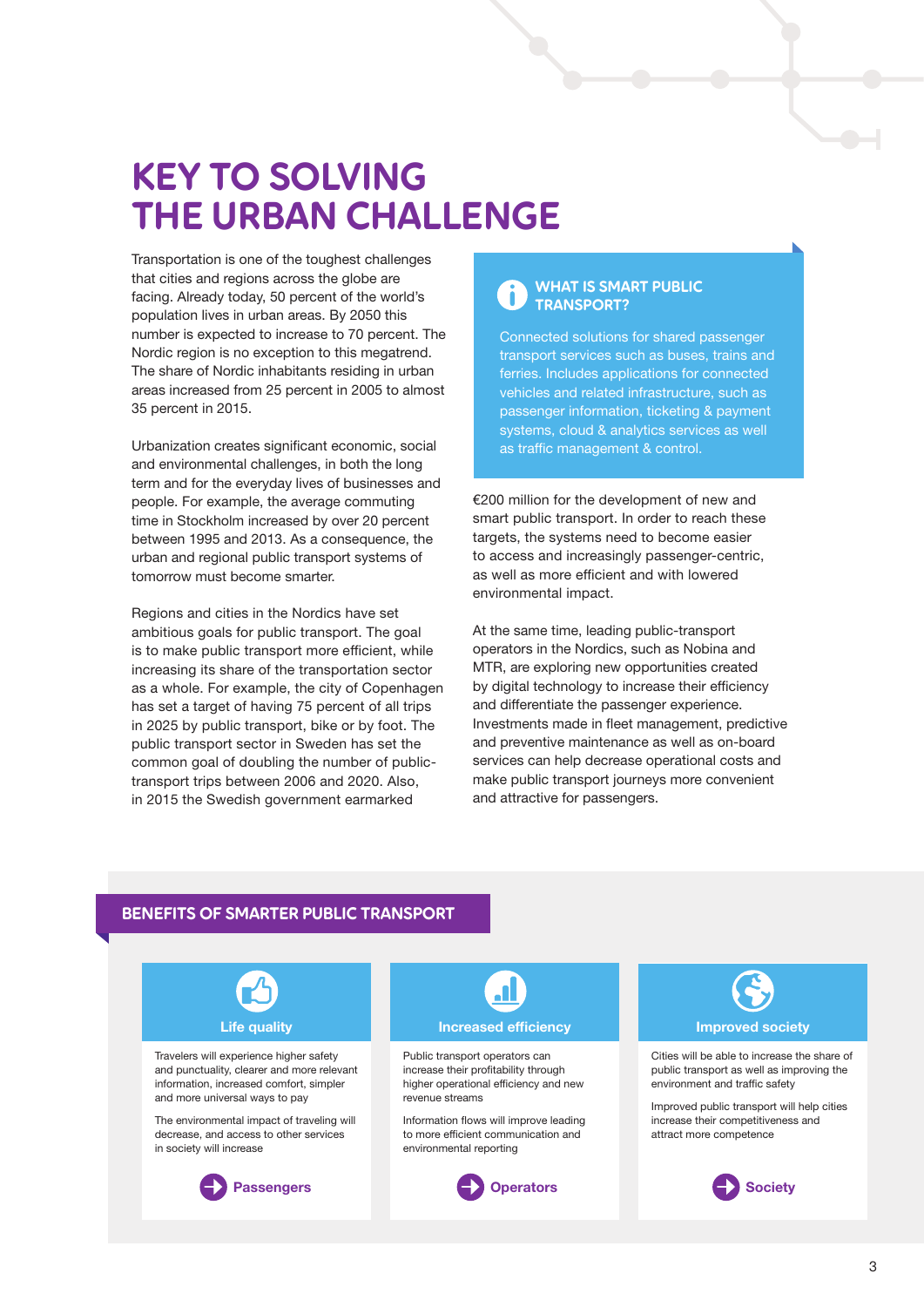### FÄLTCOM – CONNECTING THE TRAFFIC LIGHTS OF NEW YORK

In order to create a better and more secure traffic flow in New York, the Swedish company Fältcom has been tasked to connect 475 traffic lights, in a first step towards connecting all 13,000 of them. Fältcom, who is a wholly owned subsidiary to Telia Company, has emerged in recent years as a leading player and innovator in IoT, in particular when it comes to connected public transportation. This is the third project Fältcom has conducted in cooperation with the New York City Department of Transportation – including connecting some 16,000 bus stops.

Digitalization also drives the increasing importance of Information and Communication Technology (ICT) providers and tech-startups to enable smarter public transport. These players are developing new solutions by using digital infrastructure and platforms. Their innovations are used to create new services for authorities, operators, vehicle manufacturers and passengers.

### Smart public transport is essential to meet the challenges of urbanization

Early moves are now being made to integrate public transport into other services such as connected infrastructure (e.g. traffic lights, traffic monitoring and parking). The inner-city buses in Stockholm communicate with traffic lights to be granted priority if they are running late and information boards provide travelers with information about delays and alternate routes. Similarly, car pools such as Volvo's Sunfleet and BMW's DriveNow are creating new alternatives to both individual car ownership and public transport. Through the release of the Whim app in late 2016, the start-up company MaaS Global now offers citizens in Helsinki multimodal means of transportation including car pools, bikes and taxis. Swedish operator Västtrafik is working on similar solutions in the south-western parts of Sweden, as a step towards the smart city.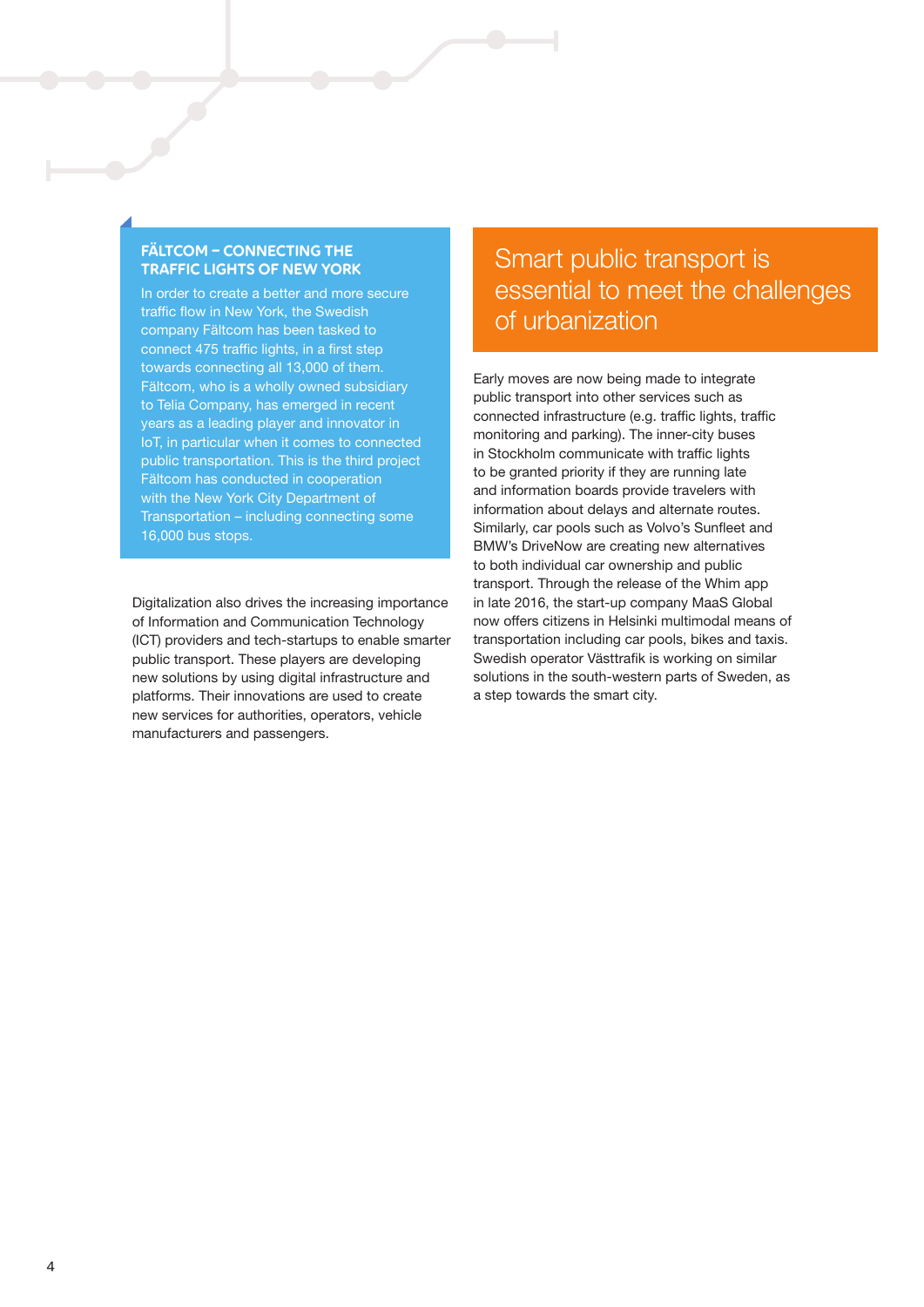# PUBLIC POLICIES AND IoT DRIVES SMARTIZATION IN THE NORDICS

In the Nordics, implementation of smart services in public transport fleets has been ongoing since the early 2000s. A majority of the vehicles across the region are already equipped with one or more connected solutions. The smart public transport market was worth around €500 million in 2016 and is expected to reach almost €1 billion by 2021, with an annual growth of around 14 percent.

Passenger information is the largest segment at around €200 million. This includes smart screens and trip planners such as the RuterReise app in Oslo, allowing passengers to plan their trips using both bus and local trains, operated by different parties. The second largest segment is ticketing systems at around €100 million. Driven by an increasing need for real time analysis of traffic data, cloud and analytics services is the fastest growing segment at around 19 percent, expected to reach a size of almost €80 million in 2021.

Traffic management and control systems is the third largest segment at close to €80 million. Investments in this segment have enabled operators to increase punctuality, for example through driver information and connected traffic lights giving priority to buses. Despite a high potential, connected service and repair is the smallest and slowest growing segment at €15 million and 10% respectively.

An important driver of this development is changing customer behavior and expectations. Customers expect connectivity in public transport to improve at the same rate as in their homes and offices. When purchasing tickets, customers expect flexible and smooth transactions as in other services such as Uber. Commuters expect to be able to work from the train or bus traveling to and back from work. As the time spent traveling continues to increase, being able to utilize this time for, e.g. working or shopping, becomes more important.

The rapid expansion of IoT in the Nordics has also driven the development of smarter public transportation. An increasing share of vehicles and infrastructure have become connected. Roadside sensors and positioning technologies have increased the amount of traffic information that is gathered. Improvements in software services such as cloud and analytics tools have enabled better analysis of data. Combined with increasing connectivity, such as 4G and the widespread prevalence of smartphones, this has enabled a fast development of new transportation services. Advancements in passenger counting has helped both operators and authorities to more efficient route planning, and enabled volume based contracts. Driver information application, helps operators to lower fuel costs and gives the



### SMART PUBLIC TRANSPORT MARKET SIZE IN THE NORDICS (€m)



Traffic Management

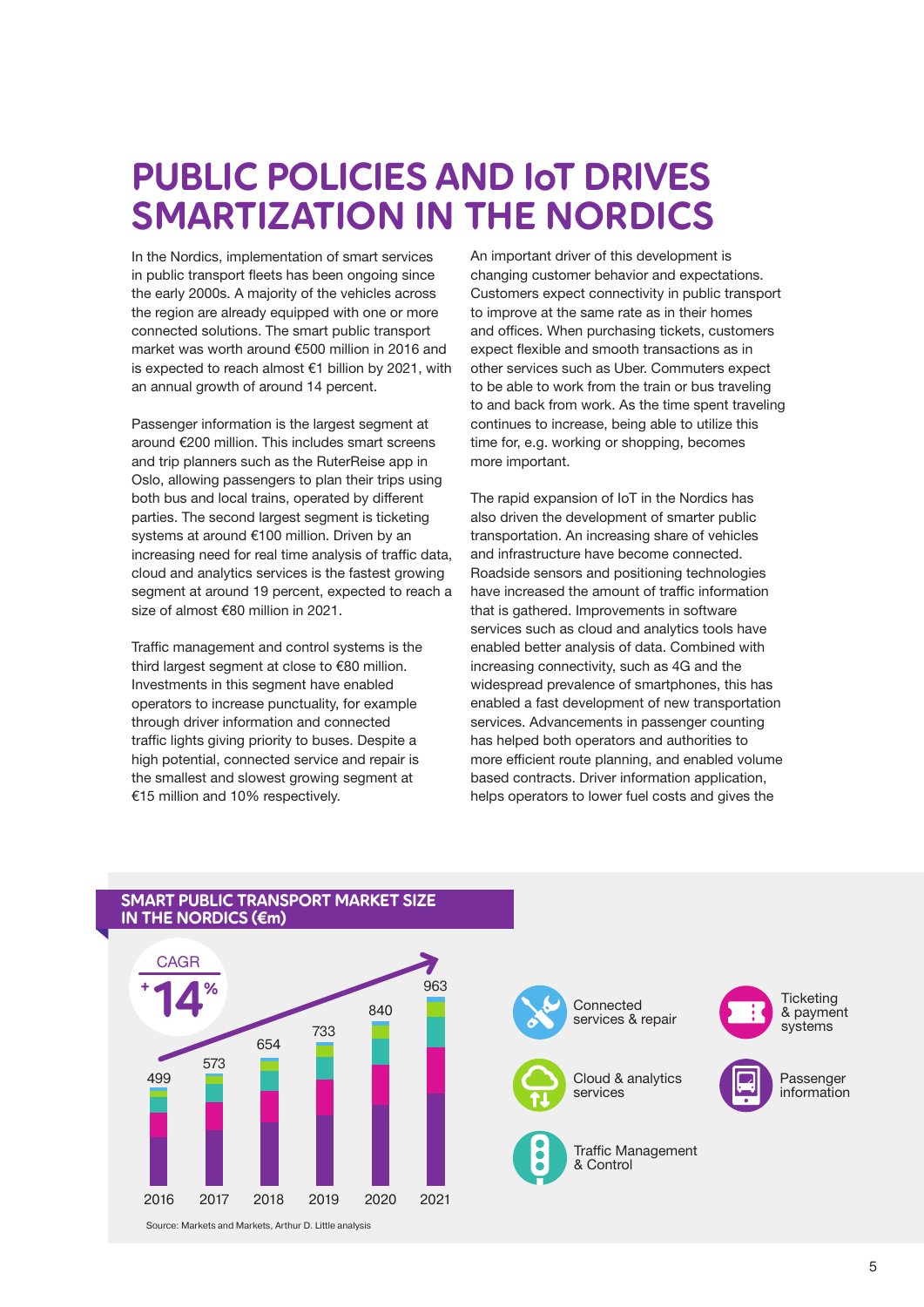passengers a smoother ride. Fleet management systems has allowed operators to handle their fleets more efficiently.

Another key driving force is public policy to increase the share of public transport. Authorities have realized the importance of digitalization as a means to increase the attractiveness of public transport. An increasing share of contracts are volumebased, which incentivizes operators to invest in digitalization as this improves customer satisfaction and contributes to growth. More and more contracts now also include specific clauses regarding

customer satisfaction and safety, such as Wi-Fi and surveillance cameras onboard. In Norway, a new national standardization of the requirements for buses from Standard Norge, with particular focus on decreased environmental impact and cost efficiency, is expected to come into force in 2018. Following successful examples from the Swedish market, the Danish Public Transport Authorities formalized new goals, predominantly focused on increased connectivity, availability and eco driving, in 2009. Also, the city of Helsinki has set a goal, to provide a mobility-as-a-service concept by 2025, that makes it quite unnecessary to own a car.

### INTERVIEW

### PETER VIINAPUU, CEO, MTR NORDIC

MTR is one of largest railway operators in the world, transporting millions of passengers every day and employing almost 5,000 people in the Nordic alone. Since 2009, the company is responsible for operating the Stockholm metro and, since the end of 2016, also the commuter trains. MTR also operates a rapid train between Stockholm and Gothenburg, MTR Express. For MTR, digital solutions helps to improve operations and improve customer experience through the whole journey.

*"There is a high correlation between operational efficiency and customer experience. For example, digitalization has helped us drive trains more efficiently, reducing energy expenditure and giving passengers a smoother ride with very high punctuality."*

MTR has developed an app that supports its drivers, letting them know exactly how many seconds they have per stop, enabling them to focus on more important tasks, such as making sure the platform is clear. Train attendants can see which seats have been booked and paid for, so passengers in these seats don't need to scramble for their tickets. Real-time passenger counting enables information about congestion, allowing passengers to choose less-crowded sections. MTR is working on connecting its trains to relay technical status in real-time, enabling prediction of time to failure and providing information to service depots on what needs to be repaired, before the train even arrives.

*"We cannot escape the physical aspects of public transport. Even in future digital societies, passengers will still need to move between different locations."*

Digitalization enables an understanding of how and why people move. This is critical for making public transport integral to city planning. Railway requires large investments over long time horizons, and the role of stations is changing. Where once the station was viewed as a distraction, sometimes removed from the city centers, nowadays proximity to a station increases the market value of property. Analysis of public-transport data is a key success factor in understanding how to build cities and transport system that cater for the mobility needs of the future. Leveraging its international experience, MTR is taking an active role in this development through dialogues with decision-makers and public-private partnerships.

*"We want to take a central position in the ecosystem, being able to improve the whole customer experience and help build a more sustainable society. Digitalization, enabling us to know more, is an essential part in this."*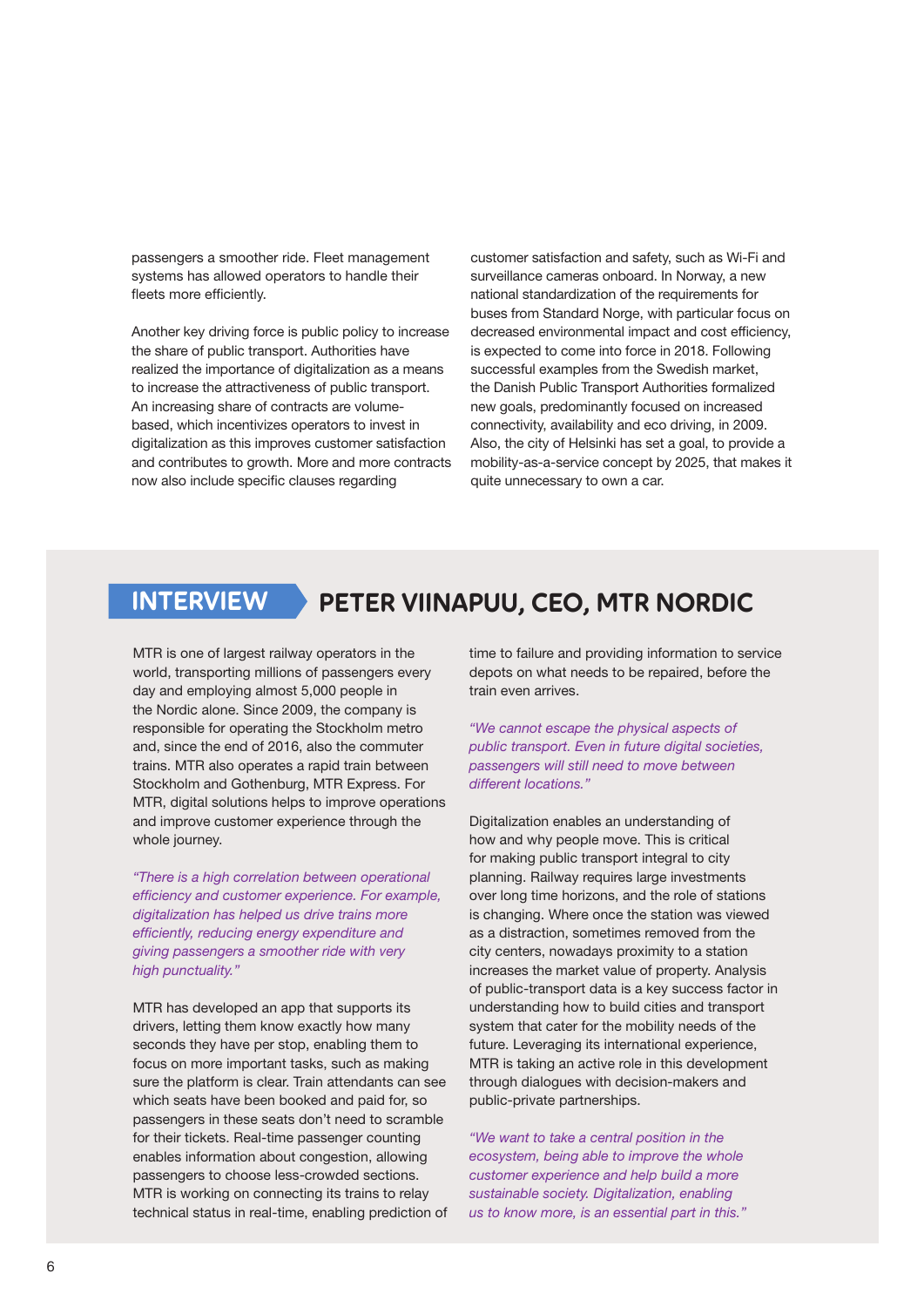Despite these developments and the Nordic region being at the forefront of digitalization, with a digitally skilled population, an innovative business community and advanced infrastructure for both fixed and mobile connectivity, the targets for public transport risk not being met. For example, Sweden is expected to only come halfway towards its goal of doubling the share of public transport between 2006 and 2020. At the same time, other regions and cities such as Hong Kong, London, Dubai, New York City and Vienna are investing heavily in digitalization. Players in the Nordic public transport market need to act in order to tackle the

challenges of urbanization and secure global long term competitiveness, compared to other regions.

"Players in the Nordics need to act now in order to avoid the risk of falling behind!" *– Mikael Långström, CEO Fältcom*

### INTERVIEW

Nobina is one of the largest public transport operators in the Nordic region, with over 1 million passengers daily. To Nobina, the smartization of public transport is an opportunity to improve the customer experience while increasing the efficiency of their operations. Already today, applications for eco-driving are helping the company to significant savings in fuel costs.

### *"The traditional analog timetable is gradually playing out its role. Today, passengers get more exact information directly on their smart phones."*

Through a series of pilots, Nobina has developed local solutions to improve customer experience. Experiences from these pilots have now been collected and summed up in a portfolio of new services that Nobina can offer to all authorities in Sweden. These services include for example onboard wi-fi, guidance in case of disturbances and a smoother onboard payment system.

*"The smartization of public transport will probably occur in several phases. Already today, connectivity has made more of today's systems available and simpler to integrate with travel planners. In later phases, different systems in public transportation will be more integrated with each other and external systems."*

On the horizon, Nobina sees integration of the multitude of different systems, enabling new and innovative services. For example, operators and authorities will begin partnering with providers of other forms of transportation to offer passengers access to car pools, bikes and taxis integrating with platforms for traditional public transportation. Applications such as trip planners can be integrated into passengers' schedules, informing hosts if a person is late to a meeting. Predictive maintenance is another application with large potential to further improve operational efficiency.

JONAS KEMPE, CHIEF MARKETING

OFFICER B2B, NOBINA

To drive the development, there is a need to find a business model that supports innovation for increasing the share of public transport. Nobina believes there are benefits in this regard in moving towards volume based contracts. In ten years' time they have increased the share of volume based contracts from virtually zero to a third of their revenues. Experience has shown that volume based contracts have a positive impact on customer experience. To be in the driver's seat of this development requires a delegated mandate, but as long as the commercial model supports it, Nobina is ready to start driving.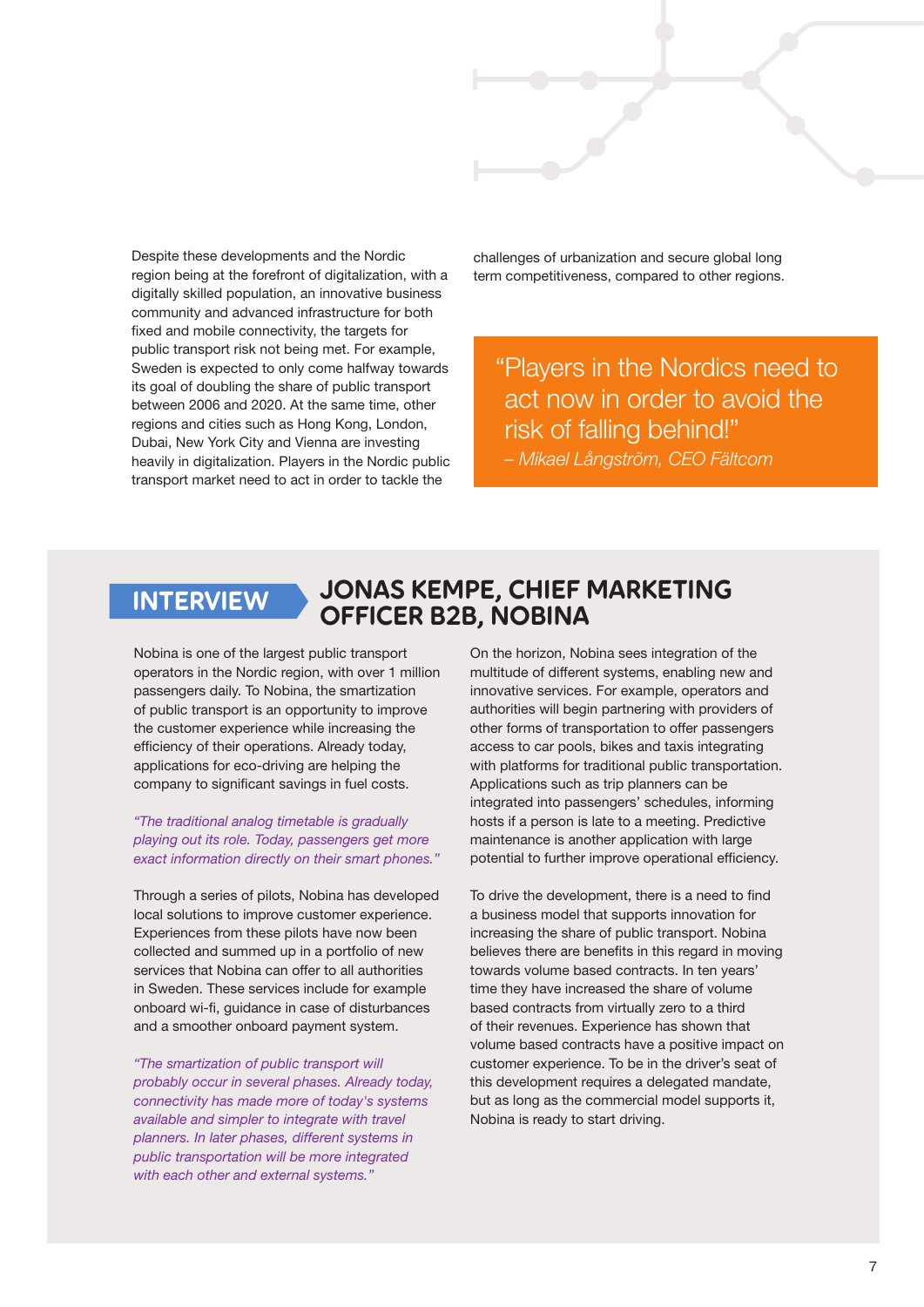## FROM CONNECTED VEHICLES TO INTELLIGENT TRANSPORT SYSTEMS

Most smart public transportation services are still operated in "silos", meaning that integration of smart services is very limited or non-existing. This needs to change in order to unlock the full potential of digital technology and drive public transport from individually connected vehicles to Intelligent Transport Systems (ITS). Characterized by integration of multiple modes of transportation along with physical and digital infrastructure, ITS will redefine public transport as well as enable it to become more *passenger centric, autonomous and integrated.*

As for *passenger centricity*, a platform economy approach will enable passengers to travel on the same ticket or subscription, whether they travel by bus, bike or taxi. Newer and more integrated ticketing systems will enable a pay-as-you-go system, as opposed to the subscription-type model of many public transport systems today. The city of Vienna is a leading example with its

"We could be seeing selfdriving vehicles on some bus routes in the Nordics as soon as 2021" *– Mikael Långström, CEO Fältcom*

SMILE projekt, offering a fully multimodal solution and one-click reservations and payments.

The public transport system will also become increasingly *autonomous.* Soon, we expect selfdriving vehicles to become a reality in everyday public transport. Already today, subway trains in Copenhagen are fully autonomous, and in the spring of 2017, the Nordic operator Nobina performed a successful pilot with self-driving buses in Kista, Stockholm. Such self-driving vehicles can help operators save up to 70 percent of labor costs, and possibly enable operators to drive more frequent trips.

Alongside the development of smarter passenger services and operations, smart-city infrastructure investments are made throughout the region. Telia has announced plans to launch 5G in Helsinki and Stockholm already in 2018. Integration of e.g. traffic monitoring and public-transport platforms into smart cities enables interaction between different services in society. When public transport systems understand how and when people move, it can adapt in real-time, for example re-routing traffic using heat maps of where people are located.

With ITS, the share of public transport will increase and unlock not only economic and social but also important environmental benefits. Substituting single-vehicle use with buses, bikes or trains will lead to lower CO<sub>2</sub> emissions, less congestion

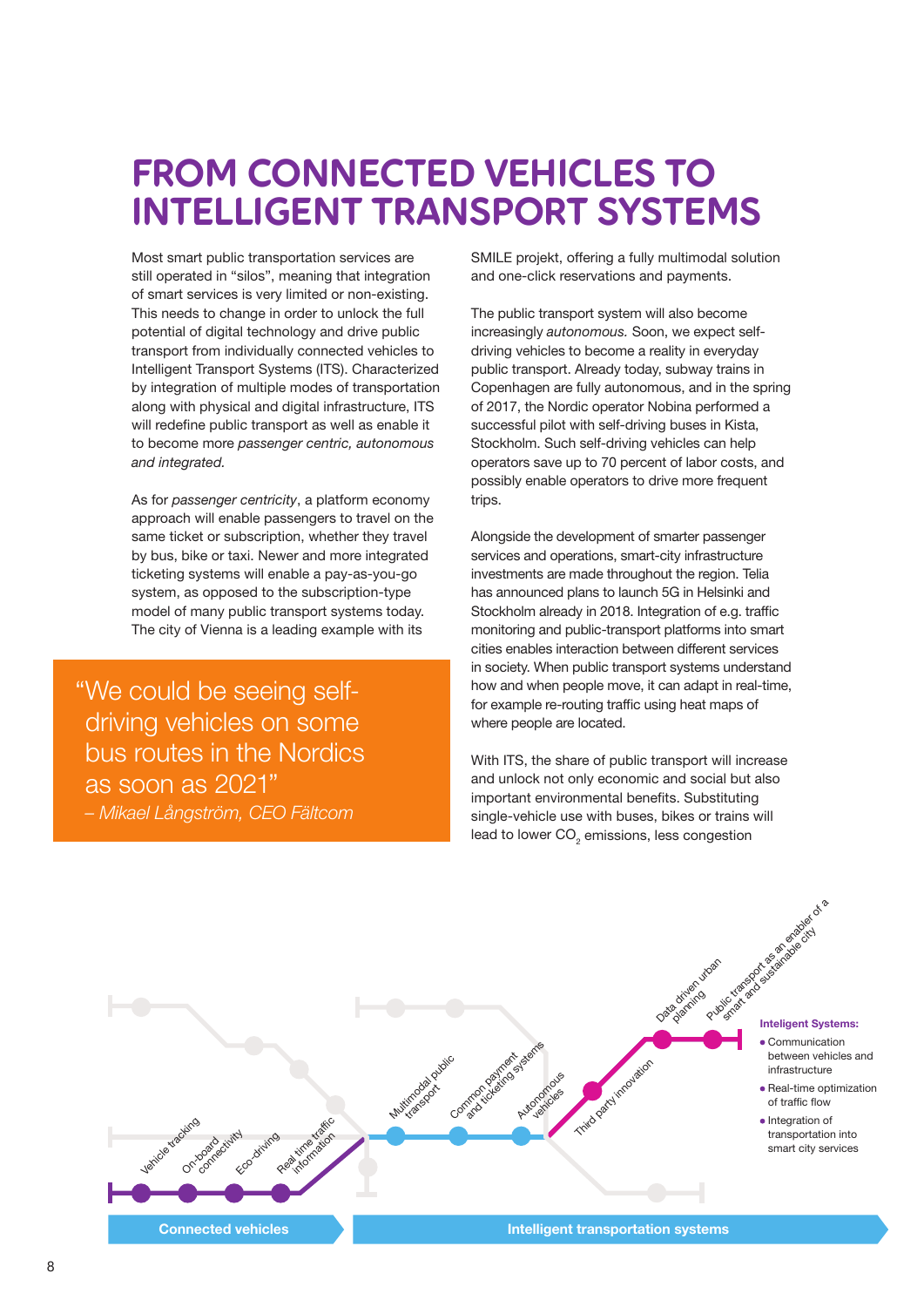

and lower noise levels. For example, if public transport's share of total transportation was to increase by 10 percent, it could result in a reduction of CO $_2$  emissions of up to 19 percent. Moreover, the number of accidents are expected to be lower with fewer vehicles in circulation. Improvements in public transport makes regions and cities more attractive to citizens creating improved life quality and enabling new regional and urban development.

Lowering the cost of public transport can free up economic resources for other public functions such as healthcare and education. Lower congestion in smarter transportation systems will reduce travelling time. The data gathered in transportation systems can also be integrated into other services, for example for increasing the accuracy of weather forecasting using connected vehicle as a weather sensor.

### NEW ECOSYSTEMS UNLOCK GROWTH POTENTIAL

In order to achieve the vision of an intelligent transportation system, there is a need for players in the public transport ecosystem to clearly define their positioning as well as commercial and operational models. If the aim is to increase the share of public transport, the system needs to encourage innovation and growth in new digital ecosystems.

"The key to adressing the barriers of smarter public transport is increased collaboration between all actors"

*– Jonas Kempe, Chief Marketing Officer B2B, Nobina*

Open platforms create the opportunity for many different players to contribute with innovations, services and content. By utilizing modular solutions, new applications can be added by third-parties – without adding new hardware – and reduce costs by removing overlapping IT.

Players should start by clearly formulating an ambition for the future business, envisioning the future ecosystem(s) for public transport. Having established a clear vision for the ecosystem, players need to strategically choose which position to take as to guide investment and development decisions.

With a high degree, especially in Sweden, of contracted public transport, it is important that public transport authorities also ensure procurement contracts leave room for innovation and growth.

### CASE STUDY

### SMART PRIO GETS THE BUSES THERE ON TIME

Authorities in the Nordics are realizing the potential of digitalization as a means to meet their ambitious goals in public transportation. In Sweden, Skånetrafiken has launched the initiative Smart Prio, aimed at improving the way buses are given traffic priority.

Generaly, the most common solution for giving traffic priority to buses, is using radio beacons that send signals to traffic lights. This type of solution requires specialized hardware and regular maintenance. It is also a blunt tool when it comes to traffic priority, as little information is made available regarding the individual bus.

In order to address this issue Skånetrafiken has entered into a joint venture with Swarco, Telia and the city of Malmö, with the purpose of achieving smart traffic-flow control and smart traffic lights.

By sending information about the individual buses in real time to the central traffic-light hub, traffic is prioritized in a smarter way. For example, traffic lights can give priority to a certain buss, based on which line the bus is driving and whether it is on time or not. No extra hardware is required as the solution uses data that is already generated by existing systems.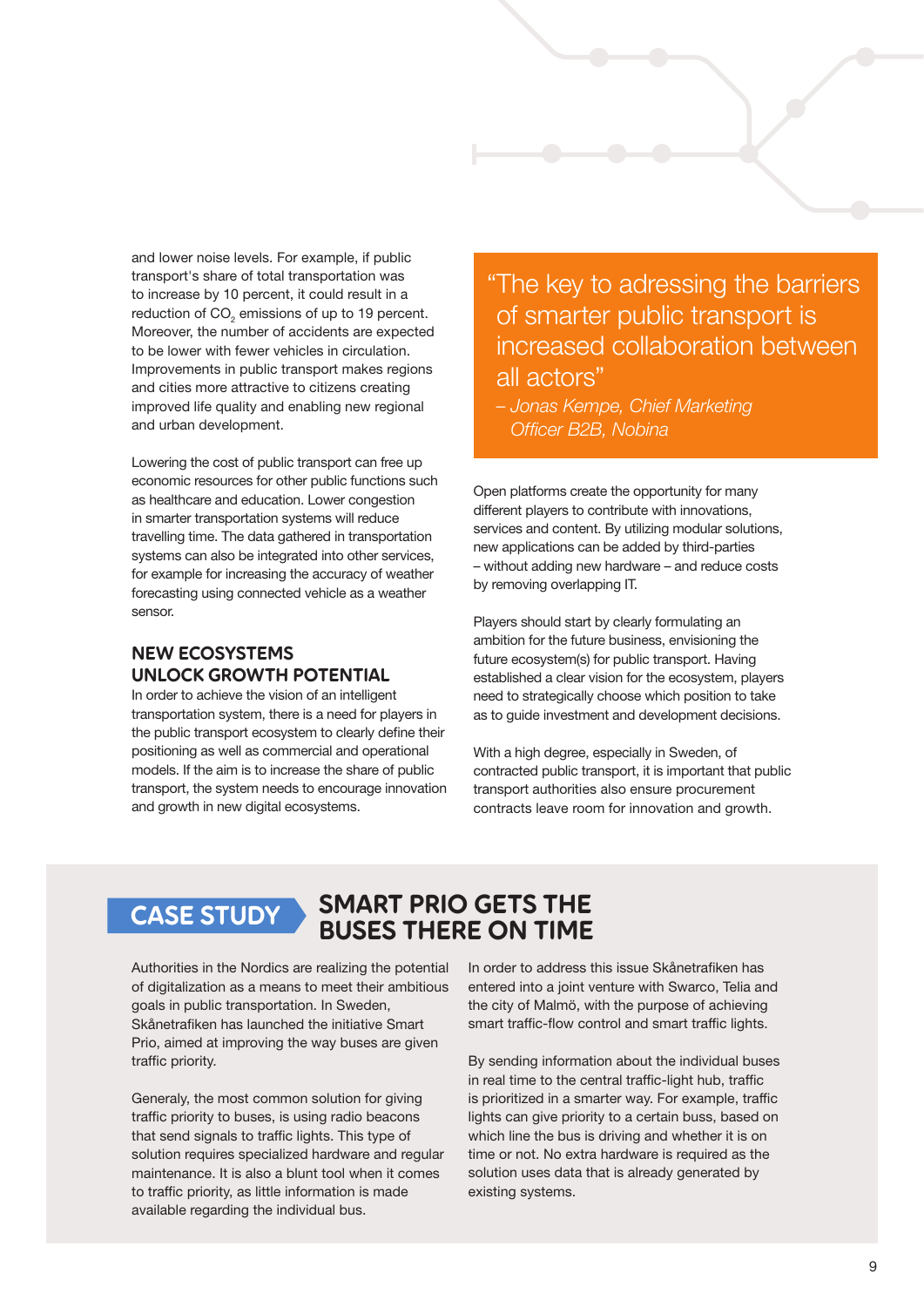Authorities will then need to formulate strategies that considers the importance of open data and platforms to ensure that third-party service providers and start-ups can innovate and add value. Meanwhile, services that are less suitable to being open, such as security and surveillance, should be aggregated by a single player that controls and brings together services from multiple contributors.

For operators, the key challenge is to ensure that they can create sustainable business models in the new ecosystem. One of the most important aspects of this is to collaborate with authorities on setting the rules for the ecosystem. Operators that want to take a leading role in developing more attractive public transport need to be rewarded for innovation and growth in share of total transportation. When contracts allow, digitalization is an opportunity for operators to find new business models. For example, opening up platforms such as infotainment to third party service providers can open up new revenue streams.

To drive the development of a new digital ecosystem, forming long standing relationships with the right ICT-players is critical for actors in public transportation. Different types of ecosystem have different needs. For an aggregation type ecosystems it is essential that platforms and data are secure without limiting the ability to integrate with other services. For marketplace ecosystems, the challenge is rather to have open and flexible platforms for open data, that can be accessed by anyone. ICT-players can support with integration of new technologies such as 5G as well as facilitate collaboration to promote innovation and standardization of technologies.



#### Aggregator

ECOSYSTEM TYPES

- **An Ecosystem driver brings together** services from multiple Service contributors
- The aggregator owns the customer relationship
- Network is selective

Example: The SMILE project in Vienna is aggregating services from a number of actors into a single integrated mobility platform

#### **Marketplace**

- A Marketplace facilitator runs a marketplace where Service contributors offer services
- The customer relationship is owned by the individual Service contributors
- Network is open and actors joint/ leave frequently

Example: In Milton Keynes the open data approach enables anyone to access large amounts of data from multiple kinds of networks including social media.

End-consumer

#### Leading roles



#### Marketplace facilitator

Operates a marketplace where Service contributors can offer services



#### Ecosystem driver

Brings together services from multiple contributors with own offerings to the end customer

### Contributing roles



### Service contributor

Platform enabler

Offers own services in a marketplace or an aggregator ecosystem

Provides technical solutions (horizontal and vertical) that enable the ecosystem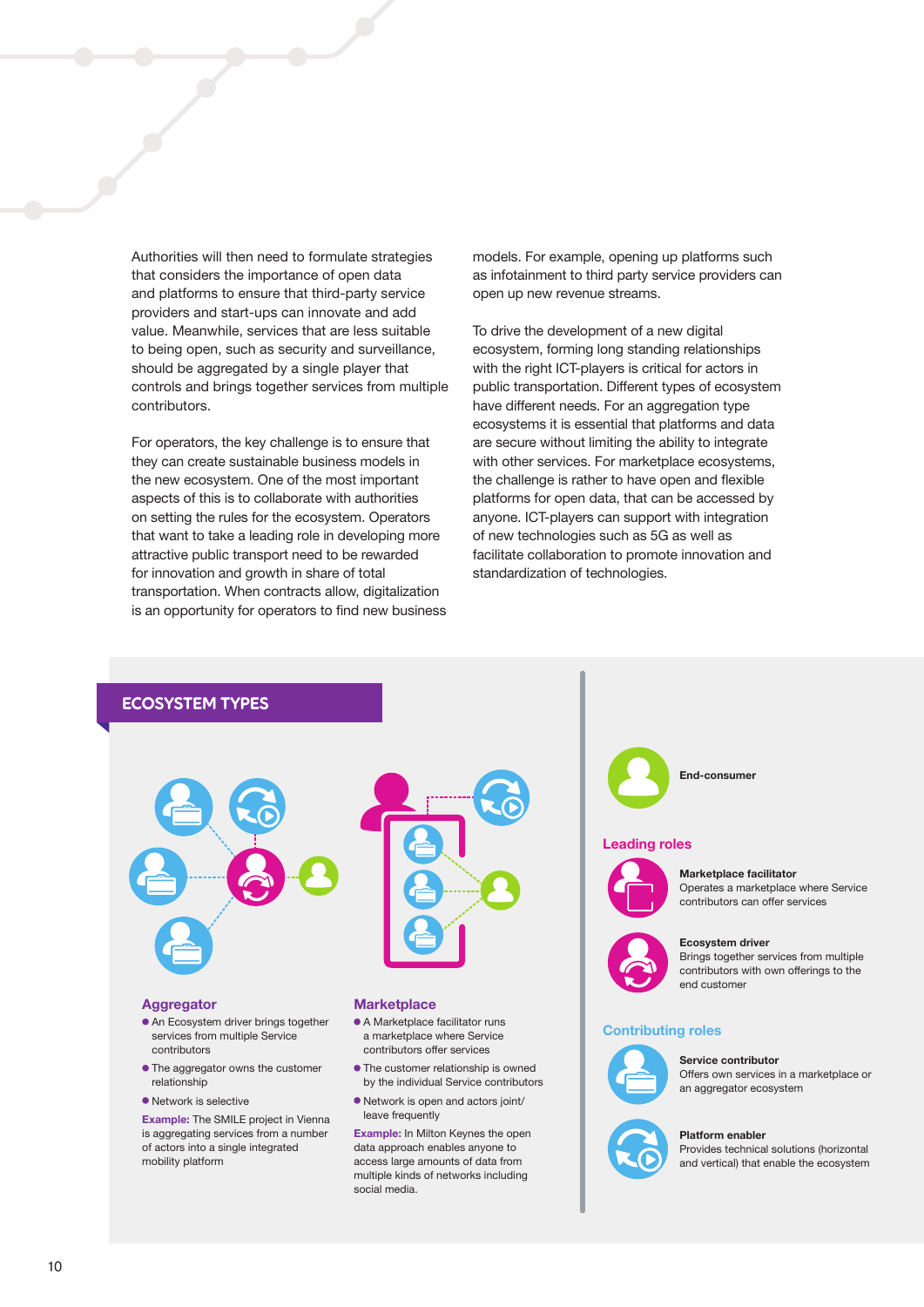# ALL ABOARD – TIME TO ACT

The preconditions to build a more passengercentric, autonomous and integrated public transport system are all available in the Nordics. The region is at the forefront of digitalization and has a strong public sector with ambitious targets regarding public transport to meet the regional and urban economic, social and environmental challenges of tomorrow. However, these ambitious targets risk not being met; Sweden is expected to only reach the halfway point towards its goal of doubling the share of public transport between 2006 and 2020. At the same time, other regions such as London, Vienna, Hong Kong and Dubai are investing heavily in intelligent transport systems.

There is a need for new digital ecosystems in the Nordics that are open for and rewards innovation. Data and platforms need to be increasingly open to allow third party service providers and start-ups to innovate and add value. The players in the Nordic public-transportation market needs to rethink their position in the new digital ecosystem. Authorities need to ensure that innovation and growth is rewarded and by finding models that ensure open data and platforms. For operators, finding ways

to create sustainable business models through openness will be key. ICT companies will play a central role in creating open digital platforms where new services can be added easily, bridging the gap between the players of today and tomorrow. For authorities and operators, choosing the right ICT partner will ensure that they can make the transition to new market conditions.

As a more open ecosystem emerges, public transport becomes more accessible to disruption and innovations that increases efficiency and benefits passengers. No-one knows exactly how public transport will change, but change will come. Not only will the current public transport system become more connected and integrated – the entire concept of public transport will change. The scope of public transport is expanding with "new" modes of transportation, such as car pools, taxis and bikes. These are already integrated into the public-transportation systems in cities like Helsinki and Vienna. In the light of shared economy trends, one might see a potential Uberization of public transportation.

"A digitized system for public transportation is at the core of our future society. Unlocking the full potential, requires Nordic players to rethink their positions in a new ecosystem, built on open platforms, leveraging scalable and reliable technology together."

*– Johan Öberg, Head of Marketing and Partner management, Telia IoT*